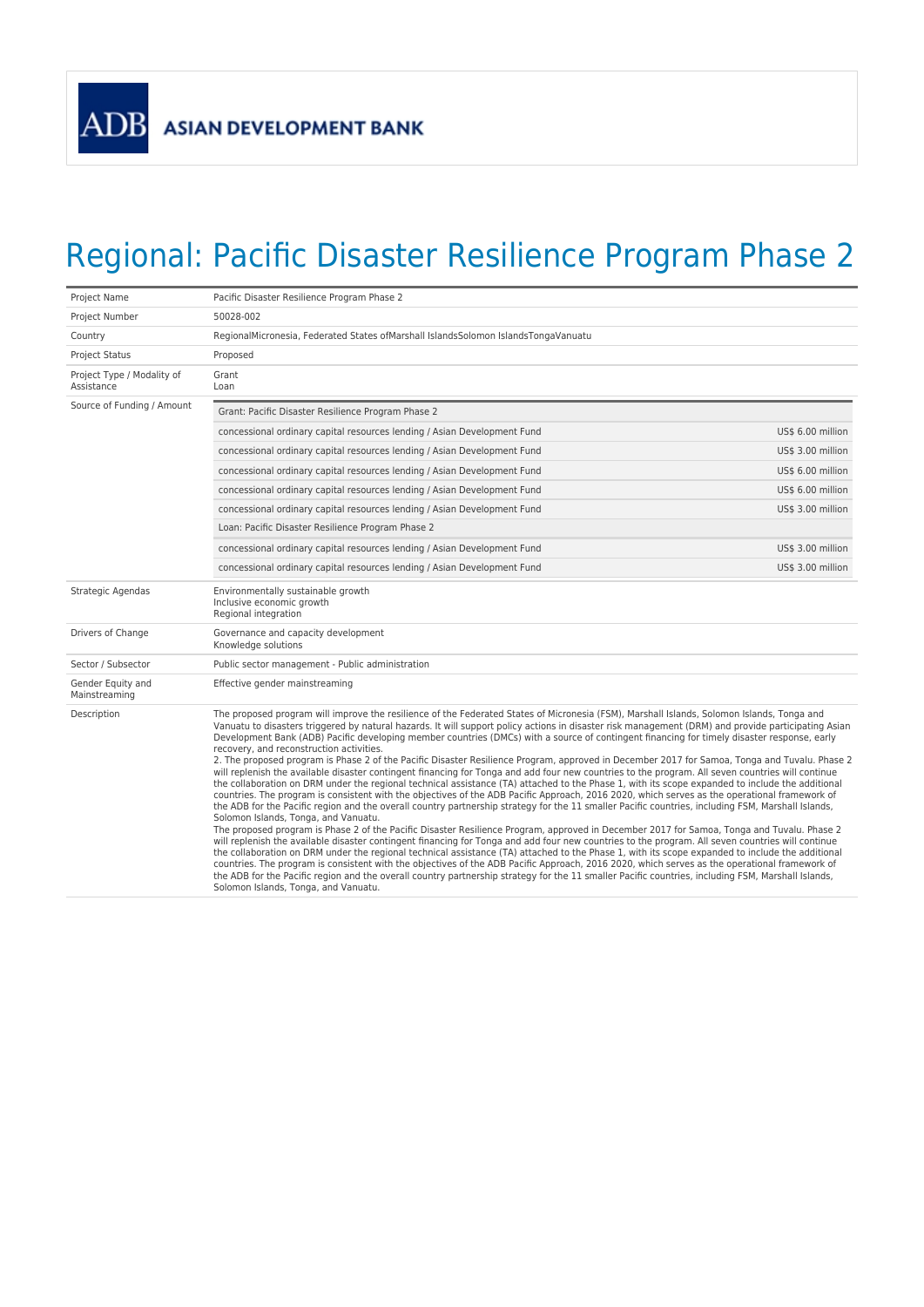| Project Rationale and Linkage<br>to Country/Regional Strategy | Pacific DMCs are highly exposed to many different types of natural hazards, including tropical cyclones, earthquakes, storm surges, tsunamis,<br>volcanic eruptions, floods, and droughts. Disaster risk is growing because of climate change, poor development planning, and ecosystem decline.<br>Climate change may increase the intensity of extreme weather events, including cyclones. Sea level rise is increasing erosion rates and the risk of<br>storm surges, and rising ocean temperatures and ocean acidification are destroying the coral reefs that form coastal barriers.<br>When disasters strike, Pacific DMCs face further challenges due to their remote location and geographical makeup. Many countries have small<br>populations that are widely dispersed over several islands, many of which are isolated and difficult to reach. These factors contribute to the<br>relatively high cost of disaster response. The countries have limited resources and capacity to invest in disaster risk reduction (DRR), and to<br>facilitate timely recovery and reconstruction after a disaster. These delays exacerbate the indirect economic and social costs of disasters,<br>increasing their ultimate impact, and compromising long-term fiscal balances. Disasters can erode many years of economic development gains by<br>damaging critical infrastructure, disrupting services, and diverting resources from development spending toward disaster response and<br>reconstruction.<br>Building disaster resilience requires actions on many fronts, such as strengthening policy and institutional arrangements and capacity for DRM,<br>improving resilience of physical assets, and expanding disaster risk financing. All participating DMCs have taken important steps to improve<br>disaster resilience, and DRM objectives are generally well-defined within government policies and plans. All countries define responsibilities for<br>DRM, and have some financial arrangements in place for disaster response, including contingency budgets and, in some cases, sovereign disaster<br>insurance. However, the countries remain constrained by capacity and competing priorities.<br>Layered approach to disaster risk financing. Pacific DMCs receive strong support from partners for immediate humanitarian aid after major events.<br>Reconstruction supported by development partners, including ADB, typically starts several months after a disaster. However, in the event of a<br>significant disaster, governments have insufficient resources to meet immediate financing needs, instead relying heavily on budget reallocations,<br>which can take time to secure and often redirect funds away from development priorities. There is strong demand from Pacific DMCs for additional<br>instruments to strengthen financial preparedness for disasters.<br>The most cost-effective way of financing disaster response is through a range of tools in a common framework to address different layers of risk,<br>as no single instrument is optimal for all disaster events. The potential financing tools range from budget allocations to address low-impact, high-<br>frequency events, to global bonds that address rare catastrophic events. Ideally, a comprehensive disaster risk financing strategy would combine<br>both ex ante (arranged ahead of a disaster occurring, such as disaster reserves, contingency budgets, contingent credit, and insurance) and ex<br>post mechanisms (post-disaster budget reallocations, borrowing, and international assistance). The precise mix would depend on the relative cost-<br>effectiveness of alternative instruments for specific layers of risk in individual country contexts.<br>Contingent financing is particularly cost-effective in addressing risks pertaining to events that would exhaust any dedicated national reserves or<br>contingency budgets but are too frequent to be covered cost effectively through insurance. Governments typically have contingency budgets and<br>reserves to cover up to around 3-year return period events. The Pacific Catastrophe Risk Assessment and Financing Initiative (PCRAFI) offers<br>insurance cover starting from 10-year return period attachments per peril, covering the high-layer risks, together with any potential international<br>assistance. As such, there is a gap for medium-layer risks in most Pacific countries, except for the Cook Islands, Palau, Samoa and Tuvalu, that<br>have existing a contingent financing with ADB.<br>In December 2017, ADB approved the Pacific Disaster Resilience Program for Samoa, Tonga and Tuvalu. Following TC Gita, Tonga drew down it's<br>available contingent financing (\$6 million). ADB released the funds within 24 hours of receiving the Government's withdrawal request. Tonga also<br>accessed the Asia Pacific Disaster Response Fund (\$1 million) and the Disaster Response Facility (DRF) of the Asian Development Fund. Of the<br>\$8.8 million available for Tonga under the DRF, \$6.8 million was allocated for ADB's Cyclone Gita Recovery Project, to reconstruct and climate and<br>disaster proof the electricity network of Nuku'alofa; and \$2 million was allocated for this Pacific Disaster Resilience Program, Phase 2.<br>The first phase includes an attached TA to (1) assess options for a regional disaster contingent financing mechanism and (2) support disaster risk<br>management actions in the participating countries. The regional TA will be expanded to include the new countries under Phase 2. The assessment<br>of options, including costs and benefits, for a potential regional mechanism is ongoing. The preferred option will be agreed among the<br>participating governments. Potential options for the mechanism include a virtual regional mechanism, operating via ABD trust fund; and a<br>contingency savings account in an existing regional entity, possibly Pacific Catastrophe Risk Insurance Company. To assist the governments to<br>further strengthen the policy environment and institutional arrangements for DRM, the TA will support priority activities mutually agreed by ADB<br>and the governments, such as strengthening post-disaster budget execution capabilities. |  |
|---------------------------------------------------------------|--------------------------------------------------------------------------------------------------------------------------------------------------------------------------------------------------------------------------------------------------------------------------------------------------------------------------------------------------------------------------------------------------------------------------------------------------------------------------------------------------------------------------------------------------------------------------------------------------------------------------------------------------------------------------------------------------------------------------------------------------------------------------------------------------------------------------------------------------------------------------------------------------------------------------------------------------------------------------------------------------------------------------------------------------------------------------------------------------------------------------------------------------------------------------------------------------------------------------------------------------------------------------------------------------------------------------------------------------------------------------------------------------------------------------------------------------------------------------------------------------------------------------------------------------------------------------------------------------------------------------------------------------------------------------------------------------------------------------------------------------------------------------------------------------------------------------------------------------------------------------------------------------------------------------------------------------------------------------------------------------------------------------------------------------------------------------------------------------------------------------------------------------------------------------------------------------------------------------------------------------------------------------------------------------------------------------------------------------------------------------------------------------------------------------------------------------------------------------------------------------------------------------------------------------------------------------------------------------------------------------------------------------------------------------------------------------------------------------------------------------------------------------------------------------------------------------------------------------------------------------------------------------------------------------------------------------------------------------------------------------------------------------------------------------------------------------------------------------------------------------------------------------------------------------------------------------------------------------------------------------------------------------------------------------------------------------------------------------------------------------------------------------------------------------------------------------------------------------------------------------------------------------------------------------------------------------------------------------------------------------------------------------------------------------------------------------------------------------------------------------------------------------------------------------------------------------------------------------------------------------------------------------------------------------------------------------------------------------------------------------------------------------------------------------------------------------------------------------------------------------------------------------------------------------------------------------------------------------------------------------------------------------------------------------------------------------------------------------------------------------------------------------------------------------------------------------------------------------------------------------------------------------------------------------------------------------------------------------------------------------------------------------------------------------------------------------------------------------------------------------------------------------------------------------------------------------------------------------------------------------------------------------------------------------------------------------------------------------------------------------------------------------------------------------------------------------------------------------------------------------------------------------------------------------------------------------------------------------------------------------------------------------------------------------------------------------------------------------------------------------------------------------------------------------------------------------------------------------------------------------------------------------------------------------------------------------------------------------------------------------------------------------------------------------------------------------------------------------------------------------------------------------------------------------------------------------------------------------------------------------------------------------------------------------------------------------------------------------------------------------------------------------------------------------------------------------------------------------------------------------------------------------------------------------------------------------------------------------------------------------------------------------------------------------------------------------------------------------------------------|--|
| Impact                                                        | Resilience to climate change and disasters, as well as disaster preparedness, response, and recovery strengthened                                                                                                                                                                                                                                                                                                                                                                                                                                                                                                                                                                                                                                                                                                                                                                                                                                                                                                                                                                                                                                                                                                                                                                                                                                                                                                                                                                                                                                                                                                                                                                                                                                                                                                                                                                                                                                                                                                                                                                                                                                                                                                                                                                                                                                                                                                                                                                                                                                                                                                                                                                                                                                                                                                                                                                                                                                                                                                                                                                                                                                                                                                                                                                                                                                                                                                                                                                                                                                                                                                                                                                                                                                                                                                                                                                                                                                                                                                                                                                                                                                                                                                                                                                                                                                                                                                                                                                                                                                                                                                                                                                                                                                                                                                                                                                                                                                                                                                                                                                                                                                                                                                                                                                                                                                                                                                                                                                                                                                                                                                                                                                                                                                                                                                                                                                                                                                                                                                                                                                                                                                                                                                                                                                                                                                                  |  |
| Outcome                                                       | Effect of the Reform Faster recovery from disasters in the Pacific DMCs                                                                                                                                                                                                                                                                                                                                                                                                                                                                                                                                                                                                                                                                                                                                                                                                                                                                                                                                                                                                                                                                                                                                                                                                                                                                                                                                                                                                                                                                                                                                                                                                                                                                                                                                                                                                                                                                                                                                                                                                                                                                                                                                                                                                                                                                                                                                                                                                                                                                                                                                                                                                                                                                                                                                                                                                                                                                                                                                                                                                                                                                                                                                                                                                                                                                                                                                                                                                                                                                                                                                                                                                                                                                                                                                                                                                                                                                                                                                                                                                                                                                                                                                                                                                                                                                                                                                                                                                                                                                                                                                                                                                                                                                                                                                                                                                                                                                                                                                                                                                                                                                                                                                                                                                                                                                                                                                                                                                                                                                                                                                                                                                                                                                                                                                                                                                                                                                                                                                                                                                                                                                                                                                                                                                                                                                                            |  |
| Outputs                                                       | Strengthened policy, governance, and institutional arrangements for DRM<br>Improved DRM investment planning processes and tools<br>Expanded disaster risk financing                                                                                                                                                                                                                                                                                                                                                                                                                                                                                                                                                                                                                                                                                                                                                                                                                                                                                                                                                                                                                                                                                                                                                                                                                                                                                                                                                                                                                                                                                                                                                                                                                                                                                                                                                                                                                                                                                                                                                                                                                                                                                                                                                                                                                                                                                                                                                                                                                                                                                                                                                                                                                                                                                                                                                                                                                                                                                                                                                                                                                                                                                                                                                                                                                                                                                                                                                                                                                                                                                                                                                                                                                                                                                                                                                                                                                                                                                                                                                                                                                                                                                                                                                                                                                                                                                                                                                                                                                                                                                                                                                                                                                                                                                                                                                                                                                                                                                                                                                                                                                                                                                                                                                                                                                                                                                                                                                                                                                                                                                                                                                                                                                                                                                                                                                                                                                                                                                                                                                                                                                                                                                                                                                                                                |  |
| Geographical Location                                         | Marshall Islands - Nation-wide; Micronesia, Federated States of - Nation-wide; Solomon Islands - Nation-wide; Tonga - Nation-wide; Vanuatu -<br>Nation-wide                                                                                                                                                                                                                                                                                                                                                                                                                                                                                                                                                                                                                                                                                                                                                                                                                                                                                                                                                                                                                                                                                                                                                                                                                                                                                                                                                                                                                                                                                                                                                                                                                                                                                                                                                                                                                                                                                                                                                                                                                                                                                                                                                                                                                                                                                                                                                                                                                                                                                                                                                                                                                                                                                                                                                                                                                                                                                                                                                                                                                                                                                                                                                                                                                                                                                                                                                                                                                                                                                                                                                                                                                                                                                                                                                                                                                                                                                                                                                                                                                                                                                                                                                                                                                                                                                                                                                                                                                                                                                                                                                                                                                                                                                                                                                                                                                                                                                                                                                                                                                                                                                                                                                                                                                                                                                                                                                                                                                                                                                                                                                                                                                                                                                                                                                                                                                                                                                                                                                                                                                                                                                                                                                                                                        |  |
| <b>Safeguard Categories</b>                                   |                                                                                                                                                                                                                                                                                                                                                                                                                                                                                                                                                                                                                                                                                                                                                                                                                                                                                                                                                                                                                                                                                                                                                                                                                                                                                                                                                                                                                                                                                                                                                                                                                                                                                                                                                                                                                                                                                                                                                                                                                                                                                                                                                                                                                                                                                                                                                                                                                                                                                                                                                                                                                                                                                                                                                                                                                                                                                                                                                                                                                                                                                                                                                                                                                                                                                                                                                                                                                                                                                                                                                                                                                                                                                                                                                                                                                                                                                                                                                                                                                                                                                                                                                                                                                                                                                                                                                                                                                                                                                                                                                                                                                                                                                                                                                                                                                                                                                                                                                                                                                                                                                                                                                                                                                                                                                                                                                                                                                                                                                                                                                                                                                                                                                                                                                                                                                                                                                                                                                                                                                                                                                                                                                                                                                                                                                                                                                                    |  |
| Environment                                                   | C                                                                                                                                                                                                                                                                                                                                                                                                                                                                                                                                                                                                                                                                                                                                                                                                                                                                                                                                                                                                                                                                                                                                                                                                                                                                                                                                                                                                                                                                                                                                                                                                                                                                                                                                                                                                                                                                                                                                                                                                                                                                                                                                                                                                                                                                                                                                                                                                                                                                                                                                                                                                                                                                                                                                                                                                                                                                                                                                                                                                                                                                                                                                                                                                                                                                                                                                                                                                                                                                                                                                                                                                                                                                                                                                                                                                                                                                                                                                                                                                                                                                                                                                                                                                                                                                                                                                                                                                                                                                                                                                                                                                                                                                                                                                                                                                                                                                                                                                                                                                                                                                                                                                                                                                                                                                                                                                                                                                                                                                                                                                                                                                                                                                                                                                                                                                                                                                                                                                                                                                                                                                                                                                                                                                                                                                                                                                                                  |  |
| Involuntary Resettlement                                      | С                                                                                                                                                                                                                                                                                                                                                                                                                                                                                                                                                                                                                                                                                                                                                                                                                                                                                                                                                                                                                                                                                                                                                                                                                                                                                                                                                                                                                                                                                                                                                                                                                                                                                                                                                                                                                                                                                                                                                                                                                                                                                                                                                                                                                                                                                                                                                                                                                                                                                                                                                                                                                                                                                                                                                                                                                                                                                                                                                                                                                                                                                                                                                                                                                                                                                                                                                                                                                                                                                                                                                                                                                                                                                                                                                                                                                                                                                                                                                                                                                                                                                                                                                                                                                                                                                                                                                                                                                                                                                                                                                                                                                                                                                                                                                                                                                                                                                                                                                                                                                                                                                                                                                                                                                                                                                                                                                                                                                                                                                                                                                                                                                                                                                                                                                                                                                                                                                                                                                                                                                                                                                                                                                                                                                                                                                                                                                                  |  |
| Indigenous Peoples                                            | C                                                                                                                                                                                                                                                                                                                                                                                                                                                                                                                                                                                                                                                                                                                                                                                                                                                                                                                                                                                                                                                                                                                                                                                                                                                                                                                                                                                                                                                                                                                                                                                                                                                                                                                                                                                                                                                                                                                                                                                                                                                                                                                                                                                                                                                                                                                                                                                                                                                                                                                                                                                                                                                                                                                                                                                                                                                                                                                                                                                                                                                                                                                                                                                                                                                                                                                                                                                                                                                                                                                                                                                                                                                                                                                                                                                                                                                                                                                                                                                                                                                                                                                                                                                                                                                                                                                                                                                                                                                                                                                                                                                                                                                                                                                                                                                                                                                                                                                                                                                                                                                                                                                                                                                                                                                                                                                                                                                                                                                                                                                                                                                                                                                                                                                                                                                                                                                                                                                                                                                                                                                                                                                                                                                                                                                                                                                                                                  |  |
| Summary of Environmental and Social Aspects                   |                                                                                                                                                                                                                                                                                                                                                                                                                                                                                                                                                                                                                                                                                                                                                                                                                                                                                                                                                                                                                                                                                                                                                                                                                                                                                                                                                                                                                                                                                                                                                                                                                                                                                                                                                                                                                                                                                                                                                                                                                                                                                                                                                                                                                                                                                                                                                                                                                                                                                                                                                                                                                                                                                                                                                                                                                                                                                                                                                                                                                                                                                                                                                                                                                                                                                                                                                                                                                                                                                                                                                                                                                                                                                                                                                                                                                                                                                                                                                                                                                                                                                                                                                                                                                                                                                                                                                                                                                                                                                                                                                                                                                                                                                                                                                                                                                                                                                                                                                                                                                                                                                                                                                                                                                                                                                                                                                                                                                                                                                                                                                                                                                                                                                                                                                                                                                                                                                                                                                                                                                                                                                                                                                                                                                                                                                                                                                                    |  |
| <b>Environmental Aspects</b>                                  |                                                                                                                                                                                                                                                                                                                                                                                                                                                                                                                                                                                                                                                                                                                                                                                                                                                                                                                                                                                                                                                                                                                                                                                                                                                                                                                                                                                                                                                                                                                                                                                                                                                                                                                                                                                                                                                                                                                                                                                                                                                                                                                                                                                                                                                                                                                                                                                                                                                                                                                                                                                                                                                                                                                                                                                                                                                                                                                                                                                                                                                                                                                                                                                                                                                                                                                                                                                                                                                                                                                                                                                                                                                                                                                                                                                                                                                                                                                                                                                                                                                                                                                                                                                                                                                                                                                                                                                                                                                                                                                                                                                                                                                                                                                                                                                                                                                                                                                                                                                                                                                                                                                                                                                                                                                                                                                                                                                                                                                                                                                                                                                                                                                                                                                                                                                                                                                                                                                                                                                                                                                                                                                                                                                                                                                                                                                                                                    |  |
| Involuntary Resettlement                                      |                                                                                                                                                                                                                                                                                                                                                                                                                                                                                                                                                                                                                                                                                                                                                                                                                                                                                                                                                                                                                                                                                                                                                                                                                                                                                                                                                                                                                                                                                                                                                                                                                                                                                                                                                                                                                                                                                                                                                                                                                                                                                                                                                                                                                                                                                                                                                                                                                                                                                                                                                                                                                                                                                                                                                                                                                                                                                                                                                                                                                                                                                                                                                                                                                                                                                                                                                                                                                                                                                                                                                                                                                                                                                                                                                                                                                                                                                                                                                                                                                                                                                                                                                                                                                                                                                                                                                                                                                                                                                                                                                                                                                                                                                                                                                                                                                                                                                                                                                                                                                                                                                                                                                                                                                                                                                                                                                                                                                                                                                                                                                                                                                                                                                                                                                                                                                                                                                                                                                                                                                                                                                                                                                                                                                                                                                                                                                                    |  |
| Indigenous Peoples                                            |                                                                                                                                                                                                                                                                                                                                                                                                                                                                                                                                                                                                                                                                                                                                                                                                                                                                                                                                                                                                                                                                                                                                                                                                                                                                                                                                                                                                                                                                                                                                                                                                                                                                                                                                                                                                                                                                                                                                                                                                                                                                                                                                                                                                                                                                                                                                                                                                                                                                                                                                                                                                                                                                                                                                                                                                                                                                                                                                                                                                                                                                                                                                                                                                                                                                                                                                                                                                                                                                                                                                                                                                                                                                                                                                                                                                                                                                                                                                                                                                                                                                                                                                                                                                                                                                                                                                                                                                                                                                                                                                                                                                                                                                                                                                                                                                                                                                                                                                                                                                                                                                                                                                                                                                                                                                                                                                                                                                                                                                                                                                                                                                                                                                                                                                                                                                                                                                                                                                                                                                                                                                                                                                                                                                                                                                                                                                                                    |  |
| Stakeholder Communication, Participation, and Consultation    |                                                                                                                                                                                                                                                                                                                                                                                                                                                                                                                                                                                                                                                                                                                                                                                                                                                                                                                                                                                                                                                                                                                                                                                                                                                                                                                                                                                                                                                                                                                                                                                                                                                                                                                                                                                                                                                                                                                                                                                                                                                                                                                                                                                                                                                                                                                                                                                                                                                                                                                                                                                                                                                                                                                                                                                                                                                                                                                                                                                                                                                                                                                                                                                                                                                                                                                                                                                                                                                                                                                                                                                                                                                                                                                                                                                                                                                                                                                                                                                                                                                                                                                                                                                                                                                                                                                                                                                                                                                                                                                                                                                                                                                                                                                                                                                                                                                                                                                                                                                                                                                                                                                                                                                                                                                                                                                                                                                                                                                                                                                                                                                                                                                                                                                                                                                                                                                                                                                                                                                                                                                                                                                                                                                                                                                                                                                                                                    |  |
| During Project Design                                         |                                                                                                                                                                                                                                                                                                                                                                                                                                                                                                                                                                                                                                                                                                                                                                                                                                                                                                                                                                                                                                                                                                                                                                                                                                                                                                                                                                                                                                                                                                                                                                                                                                                                                                                                                                                                                                                                                                                                                                                                                                                                                                                                                                                                                                                                                                                                                                                                                                                                                                                                                                                                                                                                                                                                                                                                                                                                                                                                                                                                                                                                                                                                                                                                                                                                                                                                                                                                                                                                                                                                                                                                                                                                                                                                                                                                                                                                                                                                                                                                                                                                                                                                                                                                                                                                                                                                                                                                                                                                                                                                                                                                                                                                                                                                                                                                                                                                                                                                                                                                                                                                                                                                                                                                                                                                                                                                                                                                                                                                                                                                                                                                                                                                                                                                                                                                                                                                                                                                                                                                                                                                                                                                                                                                                                                                                                                                                                    |  |
| During Project Implementation                                 |                                                                                                                                                                                                                                                                                                                                                                                                                                                                                                                                                                                                                                                                                                                                                                                                                                                                                                                                                                                                                                                                                                                                                                                                                                                                                                                                                                                                                                                                                                                                                                                                                                                                                                                                                                                                                                                                                                                                                                                                                                                                                                                                                                                                                                                                                                                                                                                                                                                                                                                                                                                                                                                                                                                                                                                                                                                                                                                                                                                                                                                                                                                                                                                                                                                                                                                                                                                                                                                                                                                                                                                                                                                                                                                                                                                                                                                                                                                                                                                                                                                                                                                                                                                                                                                                                                                                                                                                                                                                                                                                                                                                                                                                                                                                                                                                                                                                                                                                                                                                                                                                                                                                                                                                                                                                                                                                                                                                                                                                                                                                                                                                                                                                                                                                                                                                                                                                                                                                                                                                                                                                                                                                                                                                                                                                                                                                                                    |  |
| Responsible ADB Officer                                       | Uusimaa, Hanna K.                                                                                                                                                                                                                                                                                                                                                                                                                                                                                                                                                                                                                                                                                                                                                                                                                                                                                                                                                                                                                                                                                                                                                                                                                                                                                                                                                                                                                                                                                                                                                                                                                                                                                                                                                                                                                                                                                                                                                                                                                                                                                                                                                                                                                                                                                                                                                                                                                                                                                                                                                                                                                                                                                                                                                                                                                                                                                                                                                                                                                                                                                                                                                                                                                                                                                                                                                                                                                                                                                                                                                                                                                                                                                                                                                                                                                                                                                                                                                                                                                                                                                                                                                                                                                                                                                                                                                                                                                                                                                                                                                                                                                                                                                                                                                                                                                                                                                                                                                                                                                                                                                                                                                                                                                                                                                                                                                                                                                                                                                                                                                                                                                                                                                                                                                                                                                                                                                                                                                                                                                                                                                                                                                                                                                                                                                                                                                  |  |
| Responsible ADB Department                                    | Pacific Department                                                                                                                                                                                                                                                                                                                                                                                                                                                                                                                                                                                                                                                                                                                                                                                                                                                                                                                                                                                                                                                                                                                                                                                                                                                                                                                                                                                                                                                                                                                                                                                                                                                                                                                                                                                                                                                                                                                                                                                                                                                                                                                                                                                                                                                                                                                                                                                                                                                                                                                                                                                                                                                                                                                                                                                                                                                                                                                                                                                                                                                                                                                                                                                                                                                                                                                                                                                                                                                                                                                                                                                                                                                                                                                                                                                                                                                                                                                                                                                                                                                                                                                                                                                                                                                                                                                                                                                                                                                                                                                                                                                                                                                                                                                                                                                                                                                                                                                                                                                                                                                                                                                                                                                                                                                                                                                                                                                                                                                                                                                                                                                                                                                                                                                                                                                                                                                                                                                                                                                                                                                                                                                                                                                                                                                                                                                                                 |  |
| Responsible ADB Division<br>PASP                              |                                                                                                                                                                                                                                                                                                                                                                                                                                                                                                                                                                                                                                                                                                                                                                                                                                                                                                                                                                                                                                                                                                                                                                                                                                                                                                                                                                                                                                                                                                                                                                                                                                                                                                                                                                                                                                                                                                                                                                                                                                                                                                                                                                                                                                                                                                                                                                                                                                                                                                                                                                                                                                                                                                                                                                                                                                                                                                                                                                                                                                                                                                                                                                                                                                                                                                                                                                                                                                                                                                                                                                                                                                                                                                                                                                                                                                                                                                                                                                                                                                                                                                                                                                                                                                                                                                                                                                                                                                                                                                                                                                                                                                                                                                                                                                                                                                                                                                                                                                                                                                                                                                                                                                                                                                                                                                                                                                                                                                                                                                                                                                                                                                                                                                                                                                                                                                                                                                                                                                                                                                                                                                                                                                                                                                                                                                                                                                    |  |